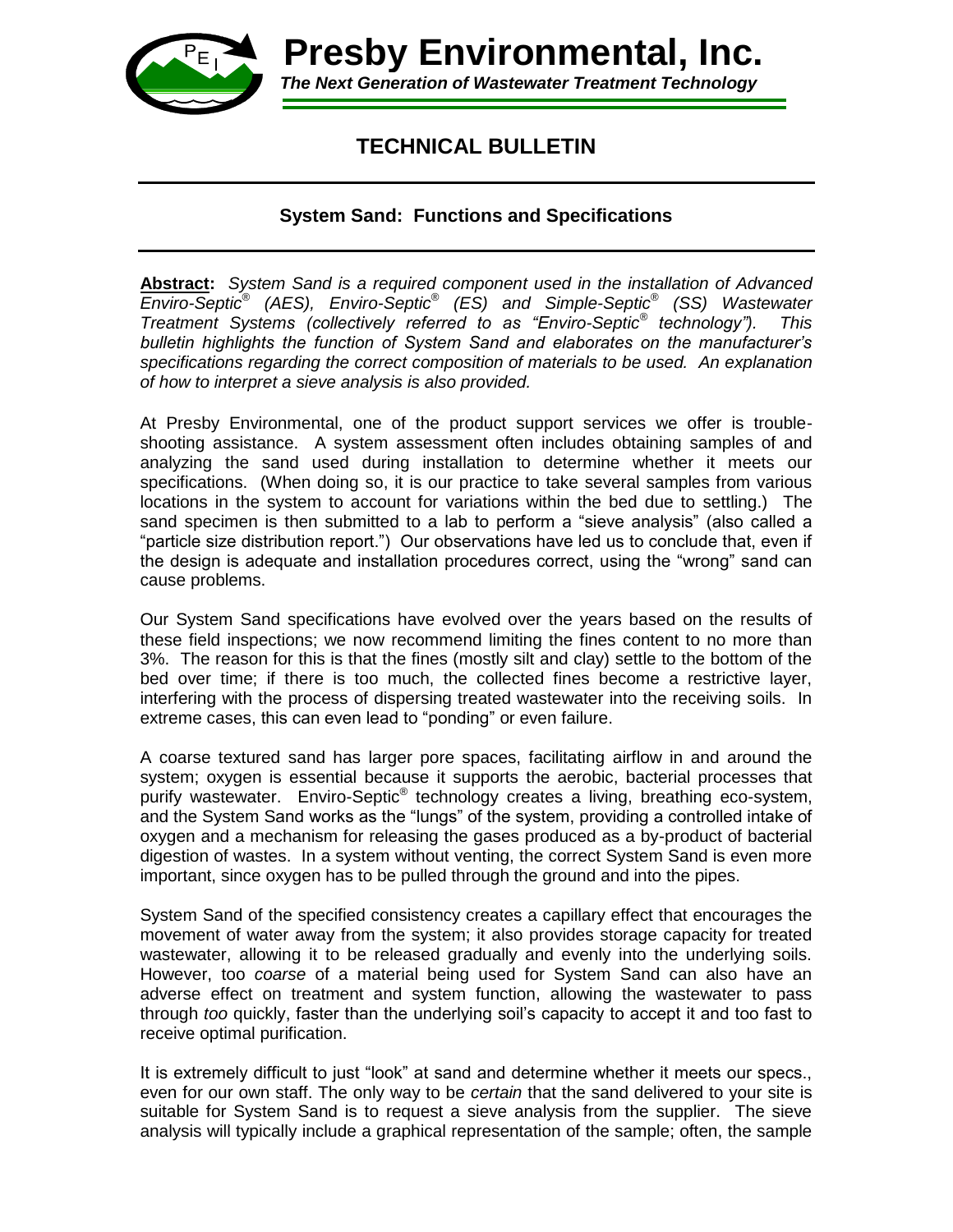will be shown in comparison to an established spec. like ASTM C-33. The sieve analysis will contain other data, including a breakdown indicating the percentage of the sample that passes through (or is retained by) various size sieves. Keep in mind that sand samples taken from the very same gravel pit pile can vary due to the settling of fines to the bottom; an early sample from the top of the pile may differ significantly from a later sample at the bottom. In some states where sand is more difficult to obtain, it is acceptable to use "manufactured sand" for System Sand as long as it meets the particle size percentages noted in the table below.

As a reminder, while C-33 (fine aggregate) concrete sand is *close* to our specs., our limitation on the fines is more stringent, and we allow a greater amount of gravel content. The intended purpose of C-33 sand is for making concrete; keep in mind that what is acceptable for that purpose does not necessarily correspond with our requirements. C-33 allows up to 5% fines (silt and clay content) while System Sand is limited to 3% of these materials. (The percentage of fines content can be found on the sieve report table next to the #200 sieve.) System Sand can contain gravel materials with up to a 3/4 inch diameter, while C-33 requires no particles larger than 3/8 inch. Acceptable System Sand is readily available, but in order to get the "right" sand, it is important to be specific by providing your supplier with our written specifications. If you just ask for "septic sand," "washed sand," "C-33," or even "Presby Sand," you may or may not get the type of sand that is optimal for use with Enviro-Septic<sup>®</sup> technology. Suppliers routinely perform sieve analyses of their materials and, in our experience, most do not charge a fee in order to supply a copy of the report. The sieves used in PEI's System Sand specs. are 3/4 in., #10, #35 and #200. If you obtain a sieve analysis, but have any difficulty interpreting it, contact us and we will assist you.

System Sand is an important component of a properly functioning Advanced Enviro-Septic<sup>®</sup>, Enviro-Septic<sup>®</sup> or Simple-Septic<sup>®</sup> system. By enhancing the supply of oxygen and facilitating efficient dispersal, System Sand ensures system longevity and performance. Remember, a minimum of 6 inches of System Sand is required in every direction around all AES, ES or SS pipes. Being encased in sand stabilizes the system, minimizing shifting of components during backfilling, as well as preventing settling over time because it is not subject to compaction; System Sand also protects the pipe by distributing the weight of the soil cover evenly.

System Sand should be "clean;" that is, it should not contain any organic materials such as grass, leaves, forest litter, topsoil, etc. No barrier materials should ever be used between System Sand and soil cover material. If you discover a system suffering from "wrong sand syndrome," keep in mind that AES, ES and SS components can be re-used in the same location by removing the "bad" sand and reinstalling the system components with System Sand that meets our specs.

| <b>Presby Environmental System Sand Specifications</b> |                    |                        |                   |                |
|--------------------------------------------------------|--------------------|------------------------|-------------------|----------------|
| <b>System Sand</b>                                     | <b>PEI Specs %</b> | Particle Size (metric) | Particle Size     | Sieve #        |
| contains                                               | (by weight)        |                        | (inches)          | reference      |
| <b>GRAVEL</b>                                          | $0 - 35%$          | $2-76$ mm              | 0.08-0.75 in.     | Passes 3/4 in. |
| (up to $\frac{3}{4}$ in.)                              |                    |                        | $5/64 - 3/4$ in.  | Retained #10   |
| <b>SAND</b>                                            | $40 - 90\%$        | $0.5 - 2.0$ mm         | 0.0196-0.079 in.  | Passes #10,    |
| (coarse & very                                         | (the more, the     |                        | $1/64 - 5/64$ in. | Retained #35   |
| coarse)                                                | better)            |                        |                   |                |
| <b>FINES</b>                                           | No more than 3%    | $< .075$ mm            | $< 0.0029$ in.    | Passes #200    |
| (silt/clay)                                            | (CRITICAL)         |                        |                   |                |